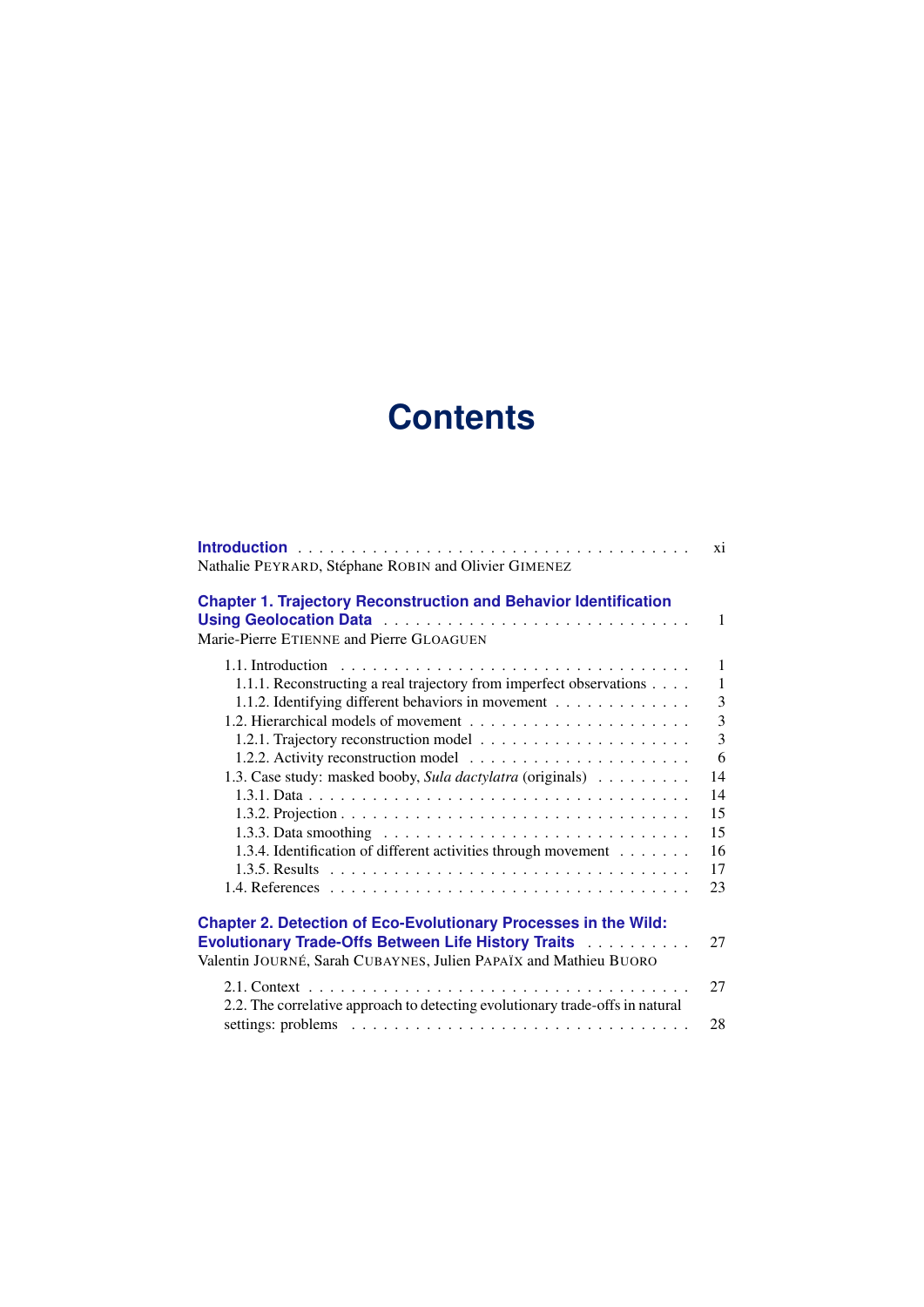| 2.2.1. Mechanistic and statistical modeling as a means of accessing                                 |    |
|-----------------------------------------------------------------------------------------------------|----|
|                                                                                                     | 29 |
|                                                                                                     | 31 |
| 2.3.1. Costs of maturing and migration for survival: a theoretical                                  |    |
|                                                                                                     | 31 |
| 2.3.2. Growth/reproduction trade-off in trees                                                       | 37 |
|                                                                                                     | 44 |
|                                                                                                     |    |
| <b>Chapter 3. Studying Species Demography and Distribution in</b>                                   |    |
| Natural Conditions: Hidden Markov Models                                                            | 47 |
| Olivier GIMENEZ, Julie LOUVRIER, Valentin LAURET and Nina SANTOSTASI                                |    |
|                                                                                                     | 47 |
|                                                                                                     | 48 |
| 3.3. HMM and demography $\ldots \ldots \ldots \ldots \ldots \ldots \ldots \ldots \ldots$            | 50 |
| 3.3.1. General overview $\ldots \ldots \ldots \ldots \ldots \ldots \ldots \ldots \ldots$            | 50 |
| 3.3.2. Case study: estimating the prevalence of dog-wolf hybrids with                               |    |
|                                                                                                     | 54 |
|                                                                                                     | 55 |
|                                                                                                     | 55 |
| 3.4.2. Case study: estimating the distribution of a wolf population with                            |    |
| species identification errors and heterogeneous detection                                           | 57 |
|                                                                                                     | 60 |
|                                                                                                     | 62 |
|                                                                                                     | 62 |
|                                                                                                     |    |
| <b>Chapter 4. Inferring Mechanistic Models in Spatial Ecology Using</b>                             |    |
|                                                                                                     | 69 |
| Julien PAPAÏX, Samuel SOUBEYRAND, Olivier BONNEFON, Emily WALKER,                                   |    |
| Julie LOUVRIER, Etienne KLEIN and Lionel ROQUES                                                     |    |
|                                                                                                     | 69 |
|                                                                                                     | 70 |
|                                                                                                     | 70 |
| 4.2.2. Spatio-temporal models without reproduction                                                  | 74 |
| 4.2.3. Spatio-temporal models with reproduction                                                     | 76 |
| 4.2.4. Numerical solution $\ldots \ldots \ldots \ldots \ldots \ldots \ldots \ldots$                 | 77 |
|                                                                                                     | 77 |
| 4.3.1. Estimation principle $\ldots \ldots \ldots \ldots \ldots \ldots \ldots \ldots \ldots \ldots$ | 77 |
|                                                                                                     | 78 |
|                                                                                                     | 80 |
|                                                                                                     | 82 |
|                                                                                                     |    |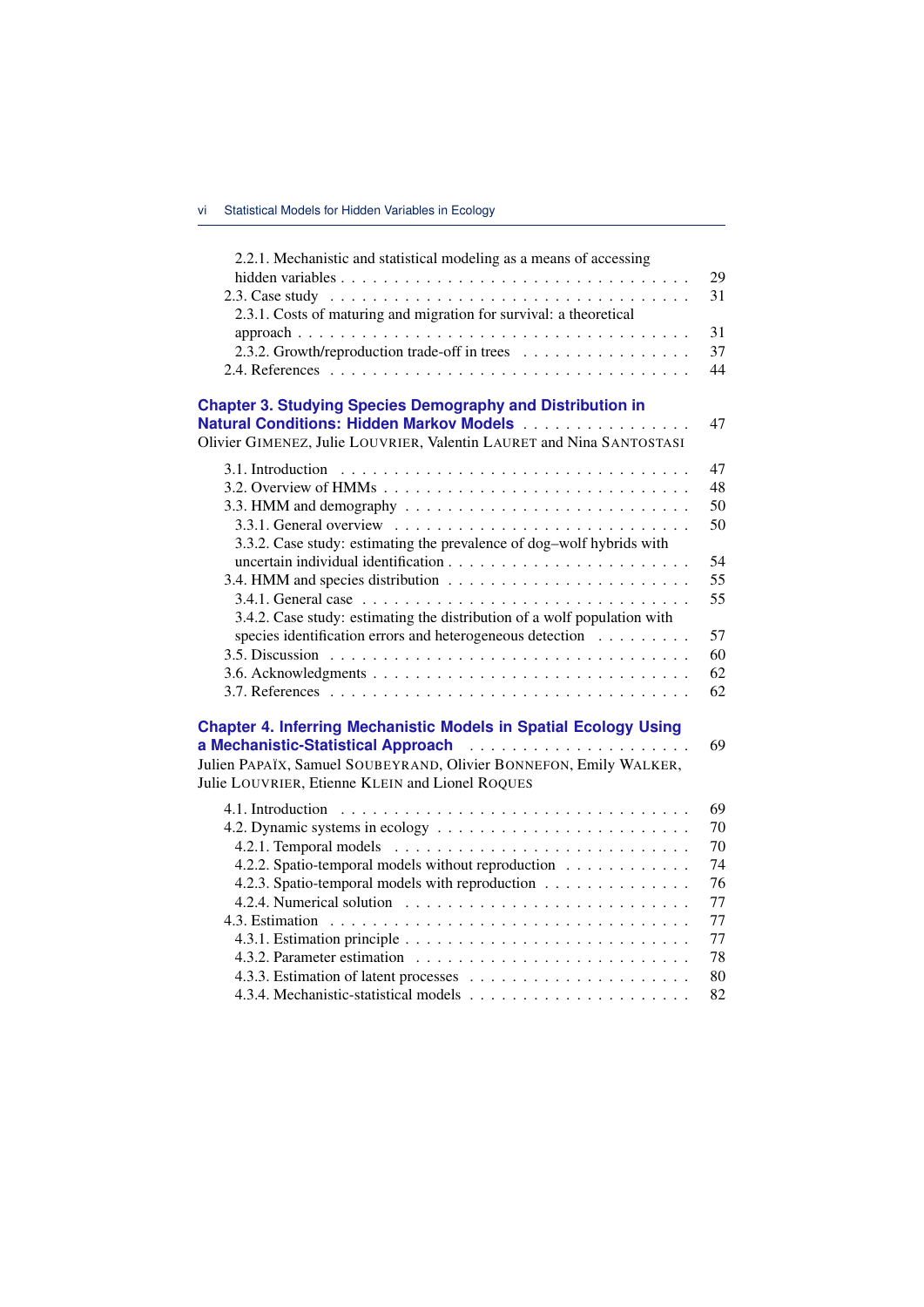| 4.4.2. Wolf (Canis lupus) colonization in southeastern France<br>4.4.3. Estimating dates and locations of the introduction of invasive                                                                               | 83<br>83<br>86<br>90<br>94 |
|----------------------------------------------------------------------------------------------------------------------------------------------------------------------------------------------------------------------|----------------------------|
| Chapter 5. Using Coupled Hidden Markov Chains to Estimate<br><b>Colonization and Seed Bank Survival in a Metapopulation of</b><br>Pierre-Olivier CHEPTOU, Stéphane CORDEAU, Sebastian LE COZ and<br>Nathalie PEYRARD | 97                         |
|                                                                                                                                                                                                                      | 97                         |
| 5.2. Metapopulation model for plants: introduction of a dormant state                                                                                                                                                | 99                         |
|                                                                                                                                                                                                                      | 99                         |
|                                                                                                                                                                                                                      | 100                        |
|                                                                                                                                                                                                                      | 101                        |
| 5.2.4. Linking the parameters of the model with the ecological                                                                                                                                                       |                            |
| parameters of the dynamics of an annual plant                                                                                                                                                                        | 103                        |
|                                                                                                                                                                                                                      | 104                        |
|                                                                                                                                                                                                                      | 105                        |
| 5.3. Dynamics of weed species in cultivated parcels                                                                                                                                                                  | 105                        |
| 5.3.1. Dormancy and weed management in agroecosystems                                                                                                                                                                | 105                        |
| 5.3.2. Description of the data set $\ldots \ldots \ldots \ldots \ldots \ldots$                                                                                                                                       | 106                        |
| 5.3.3. Comparison with an HMM with independent patches                                                                                                                                                               | 108                        |
|                                                                                                                                                                                                                      | 109                        |
|                                                                                                                                                                                                                      | 110                        |
|                                                                                                                                                                                                                      | 113                        |
|                                                                                                                                                                                                                      | 113                        |
| <b>Chapter 6. Using Latent Block Models to Detect Structure in</b><br>Julie AUBERT, Pierre BARBILLON, Sophie DONNET and Vincent MIELE                                                                                | 117                        |
|                                                                                                                                                                                                                      | 117                        |
|                                                                                                                                                                                                                      | 119                        |
| 6.3. Probabilistic mixture models for networks                                                                                                                                                                       | 120                        |
|                                                                                                                                                                                                                      | 121                        |
| 6.3.2. Stochastic block model for bipartite networks                                                                                                                                                                 | 122                        |
|                                                                                                                                                                                                                      | 124                        |
| 6.4.1. Estimation of parameters and clustering                                                                                                                                                                       | 125                        |
|                                                                                                                                                                                                                      | 126                        |
|                                                                                                                                                                                                                      |                            |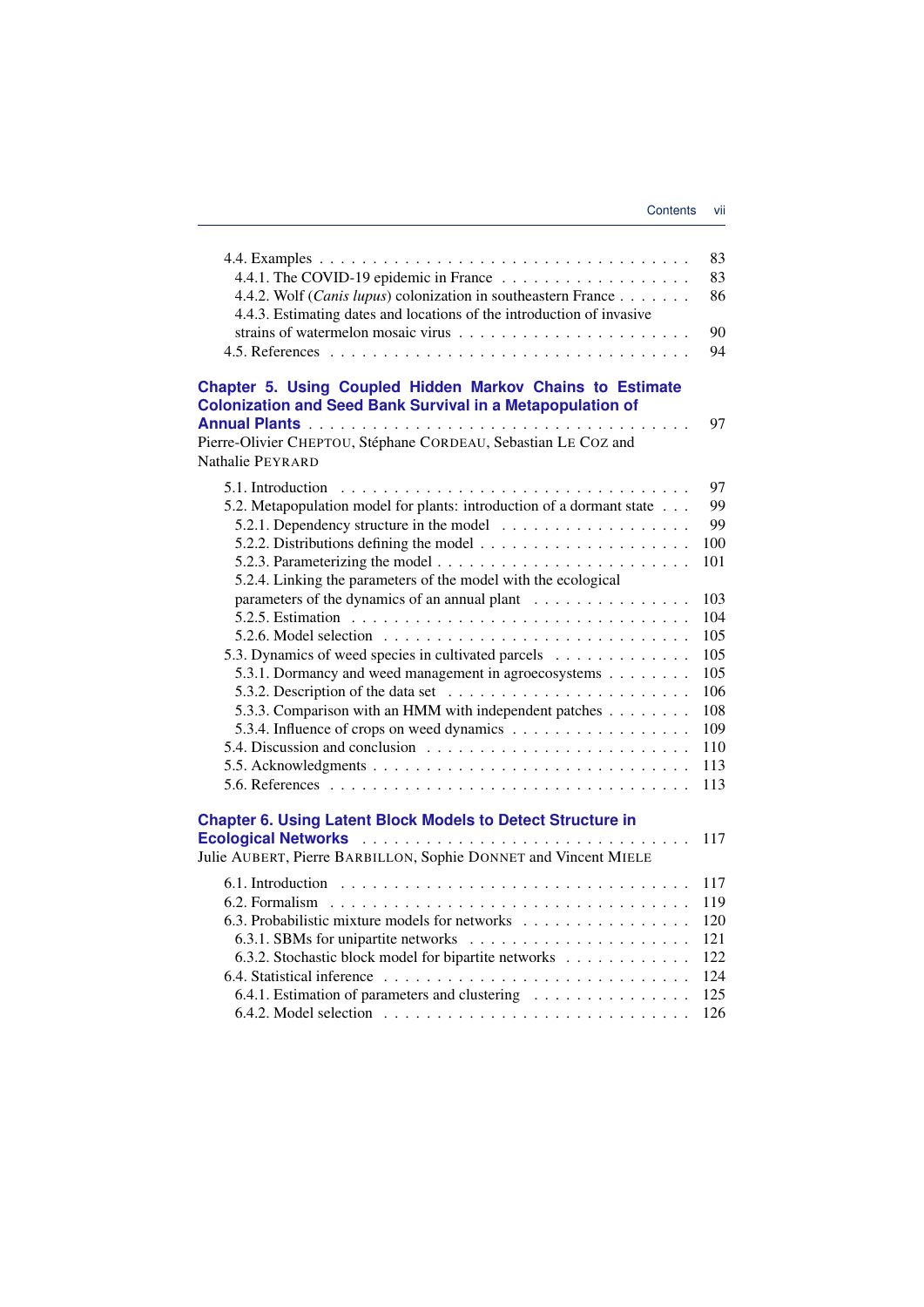|                                                                                                                                                                                                                                               | 127 |
|-----------------------------------------------------------------------------------------------------------------------------------------------------------------------------------------------------------------------------------------------|-----|
|                                                                                                                                                                                                                                               | 127 |
|                                                                                                                                                                                                                                               | 129 |
|                                                                                                                                                                                                                                               | 130 |
|                                                                                                                                                                                                                                               | 132 |
| <b>Chapter 7. Latent Factor Models: A Tool for Dimension Reduction</b><br>in Joint Species Distribution Models <b>Constant Container Species</b> Distribution Models<br>Daria BYSTROVA, Giovanni POGGIATO, Julyan ARBEL and Wilfried THUILLER | 135 |
|                                                                                                                                                                                                                                               | 135 |
|                                                                                                                                                                                                                                               | 138 |
|                                                                                                                                                                                                                                               | 139 |
|                                                                                                                                                                                                                                               | 140 |
| 7.5. Ecological interpretation of latent factors                                                                                                                                                                                              | 141 |
|                                                                                                                                                                                                                                               | 142 |
|                                                                                                                                                                                                                                               | 142 |
|                                                                                                                                                                                                                                               | 142 |
|                                                                                                                                                                                                                                               | 144 |
| 7.7.3. Implementation and convergence diagnosis                                                                                                                                                                                               | 144 |
|                                                                                                                                                                                                                                               | 144 |
|                                                                                                                                                                                                                                               | 152 |
|                                                                                                                                                                                                                                               | 153 |
| <b>Chapter 8. The Poisson Log-Normal Model: A Generic Framework</b><br>for Analyzing Joint Abundance Distributions<br>Julien CHIQUET, Marie-Josée CROS, Mahendra MARIADASSOU, Nathalie<br>PEYRARD and Stéphane ROBIN                          | 157 |
|                                                                                                                                                                                                                                               | 157 |
|                                                                                                                                                                                                                                               | 159 |
|                                                                                                                                                                                                                                               | 159 |
|                                                                                                                                                                                                                                               | 162 |
|                                                                                                                                                                                                                                               | 164 |
|                                                                                                                                                                                                                                               | 165 |
|                                                                                                                                                                                                                                               | 167 |
|                                                                                                                                                                                                                                               | 167 |
|                                                                                                                                                                                                                                               | 168 |
|                                                                                                                                                                                                                                               | 170 |
|                                                                                                                                                                                                                                               | 171 |
|                                                                                                                                                                                                                                               | 176 |
|                                                                                                                                                                                                                                               | 177 |
|                                                                                                                                                                                                                                               | 177 |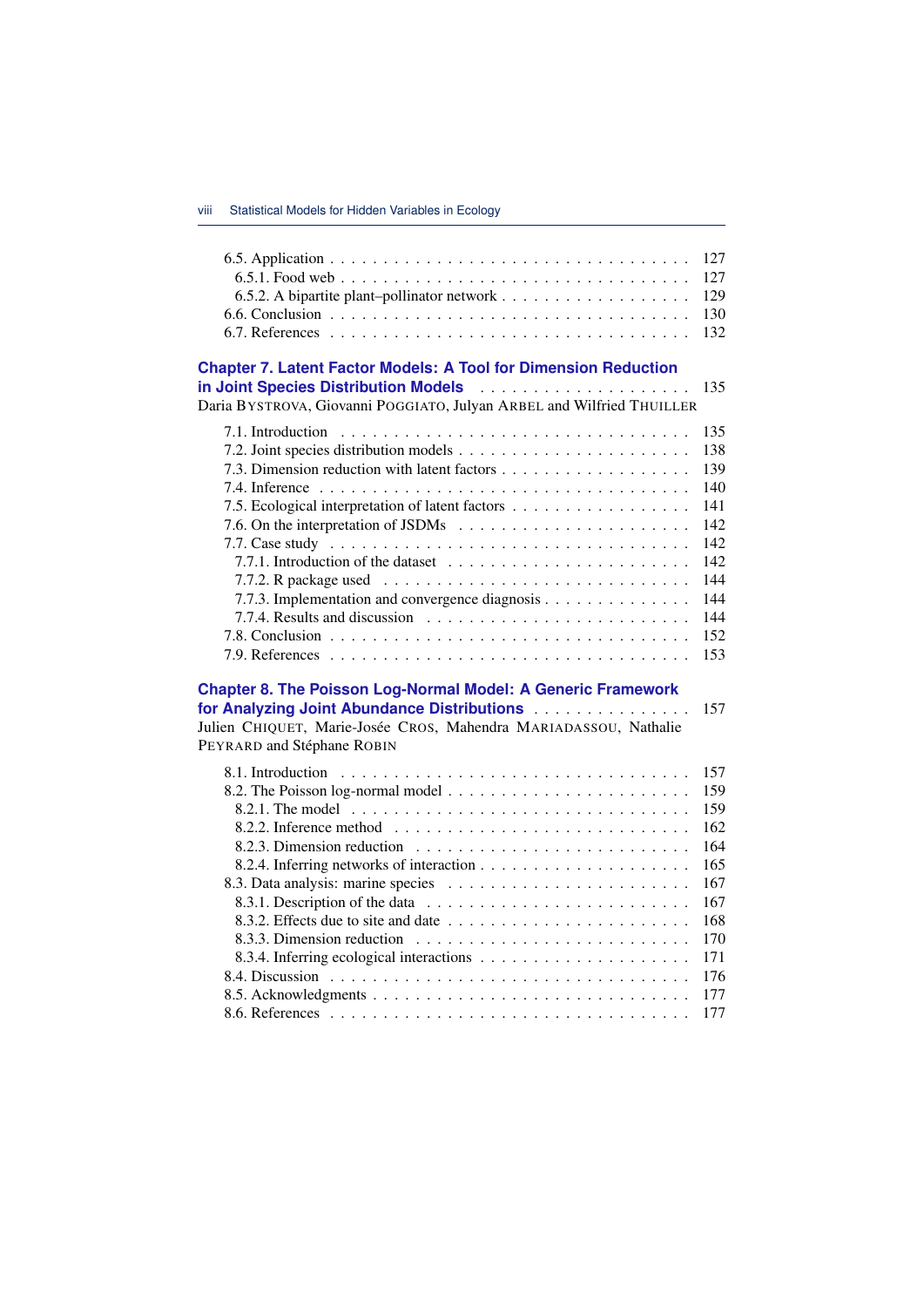| <b>Chapter 9. Supervised Component-Based Generalized Linear</b><br><b>Regression: Method and Extensions Activities:</b> Regression: Method and Extensions Activities: Activities<br>Frédéric MORTIER, Jocelyn CHAUVET, Catherine TROTTIER, Guillaume<br><b>CORNU</b> and Xavier BRY | 181                                                                              |
|-------------------------------------------------------------------------------------------------------------------------------------------------------------------------------------------------------------------------------------------------------------------------------------|----------------------------------------------------------------------------------|
| 9.1. Introduction<br>9.2.1. Supervised component-based generalized linear regression<br>9.2.2. Thematic supervised component-based generalized linear                                                                                                                               | 181<br>184<br>184                                                                |
| 9.3. Case study: predicting the abundance of 15 common tree species in                                                                                                                                                                                                              | 187<br>189                                                                       |
| 9.3.1. The SCGLR method: a direct approach<br>9.3.2. THEME-SCGLR: improved characterization of predictive                                                                                                                                                                           | 191<br>191                                                                       |
| 9.3.3. Mixed-SCGLR: taking account of the concession effect                                                                                                                                                                                                                         | 194<br>196<br>200<br>201                                                         |
| <b>Chapter 10. Structural Equation Models for the Study of</b><br>Fabien LAROCHE, Jérémy FROIDEVAUX, Laurent LARRIEU and<br>Michel GOULARD                                                                                                                                          | 203                                                                              |
| 10.1.3. Case study: biodiversity in a managed forest<br>10.2.1. Hypotheses and general structure of an SEM<br>10.2.2. Likelihood and estimation in an SEM<br>10.3. Case study: biodiversity in managed forests<br>10.3.2. Evaluating the measurement model alone                    | 203<br>203<br>204<br>205<br>206<br>206<br>209<br>211<br>213<br>213<br>213<br>214 |
| 10.3.4. Significance of parameters in the relational model                                                                                                                                                                                                                          | 219<br>221                                                                       |